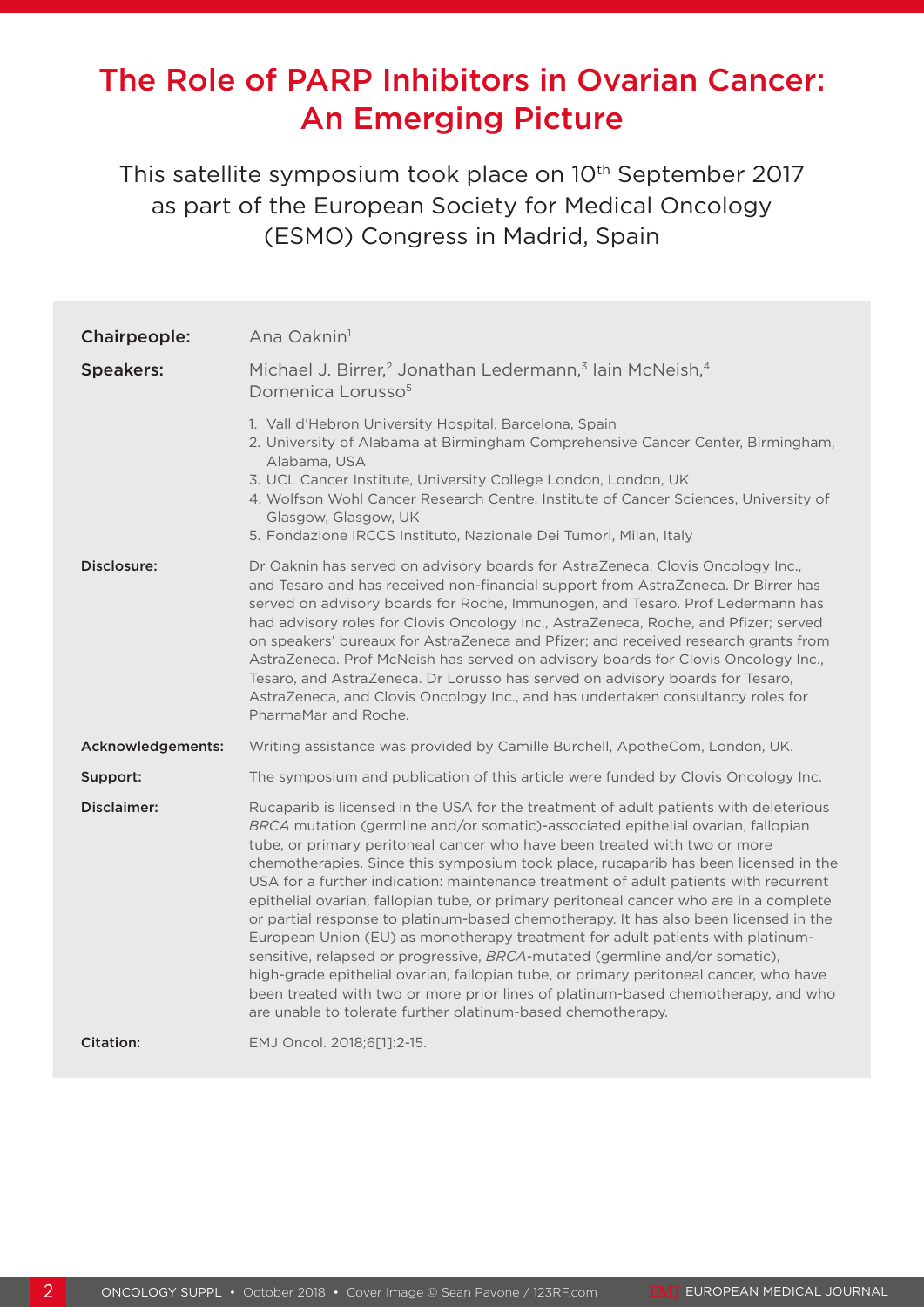### Meeting Summary

Dr Oaknin welcomed the delegates to the symposium and presented the objectives and agenda for the meeting as well as a case study presentation. Dr Birrer presented on the current landscape of platinum-sensitive recurrent ovarian cancer (PSR OC), including USA and European treatment guidelines. He highlighted data from three landmark Phase III studies that demonstrated the efficacy of platinum-based doublet therapy for patients with PSR OC. The role of cytoreductive surgery is still being debated but bevacizumab and a newer anti-angiogenic agent, cediranib, may both extend progression-free survival (PFS) in these patients. He predicted that new combinations of therapies will be tested. Prof Ledermann followed with a presentation on the role of poly(ADP-ribose) polymerase (PARP) inhibitors, olaparib, niraparib, and rucaparib, in the treatment of PSR OC. The largest increase in PFS is seen in patients with platinum-sensitive *BRCA*-mutant tumours but there is also significant benefit over placebo in groups of patients with platinum-sensitive *BRCA* wild-type tumours. Prof McNeish discussed the challenge of identifying the 30% of women with high-grade serous OC who would respond to treatment with a PARP inhibitor even though their tumour does not carry a *BRCA* mutation. Loss of heterozygosity (LOH) is a key indicator of homologous recombination deficiency (HRD) but current tests miss some women who would benefit from treatment. Dr Lorusso concluded the meeting by exploring future directions for research into PARP inhibitors, such as whether they should be used in the front-line setting and as single agents rather than in combination with chemotherapy. New combinations with anti-angiogenic and immune-oncology agents show promise, as does the potential for retreatment with a different PARP inhibitor.

# Introduction and Case Study Presentation

### Doctor Ana Oaknin

Dr Oaknin opened the symposium and presented a case study of a woman with high-grade serous ovarian cancer. The patient received primary debulking surgery followed by first-line combined chemotherapy of carboplatin and paclitaxel and had a complete clinical remission. At 16 months, she was considered to have platinum-sensitive relapse, an unknown *BRCA* status, and was not a candidate for secondary cytoreductive surgery. Dr Oaknin asked the audience what they would do next for this patient:

- **>** Recommend further genetic testing before deciding on a treatment course?
- **>** Treat with platinum-based chemotherapy?
- **>** Treat with non-platinum-based chemotherapy?
- **>** Treat with platinum-based chemotherapy plus bevacizumab?
- **>** Treat with platinum-based chemotherapy followed by PARP inhibitor maintenance therapy?

In response to the clinical case study, approximately 32% of the audience said they would treat the patient with PARP inhibitor maintenance therapy after platinum-based chemotherapy. At the end of the symposium, that figure had risen to 42%. Additionally, at the start of the symposium, 32% of respondents in the audience said they routinely requested genetic testing when selecting treatments for patients with ovarian cancer, while 15% did not; however, slightly over half of the audience (53%) did not treat patients with ovarian cancer.

## The Current Landscape of Platinum-Sensitive Relapsing Ovarian Cancer: Perspectives from Europe and the USA

### Doctor Michael J. Birrer

Ovarian cancer is a global health burden and is diagnosed in approximately 250,000 women annually worldwide; the majority of patients present with advanced-stage disease.<sup>1,2</sup> All types of ovarian cancer are treated with surgery and chemotherapy, apart from very early ovarian cancer, for which chemotherapy may not be required.2 Ovarian cancer is highly sensitive to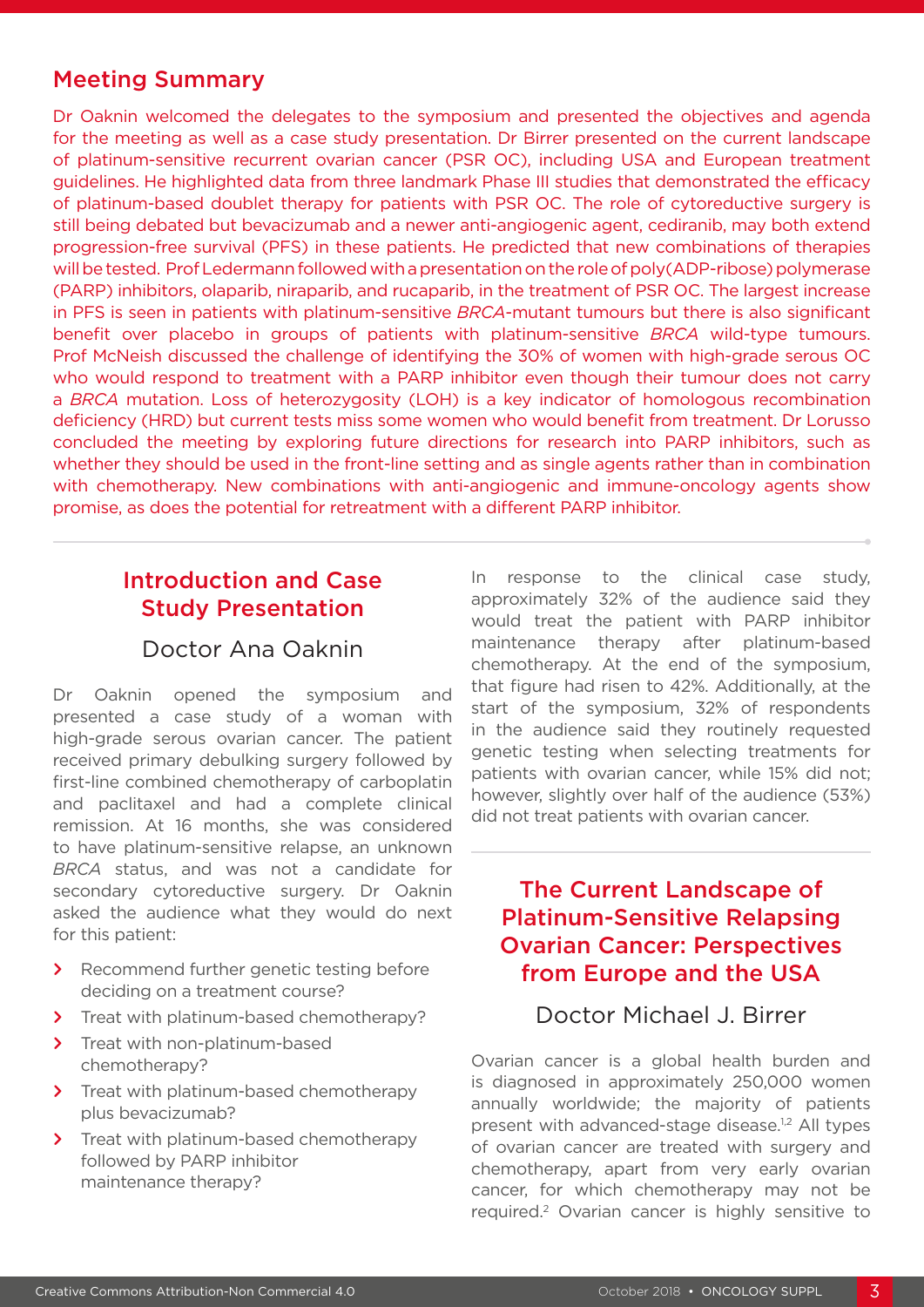chemotherapy, and 80% of patients respond to treatment.<sup>3</sup> However, a large proportion of patients also relapse and eventually develop drug-resistant disease.<sup>3</sup> Indeed, overall survival (OS) rates have not significantly increased over the last 30 years and approximately 140,000 patients die annually because of this disease.<sup>1,4</sup> Ovarian cancer represents the highest case-fatality rate for gynaecological cancers in the world.<sup>3,4</sup> Approximately three-quarters of patients with advanced stage cancer have platinum-sensitive disease. Both the National Comprehensive Cancer Network (NCCN) and The European Society for Medical Oncology (ESMO) guidelines recommend platinum-based combination chemotherapy for the treatment of PSR OC (Box 1).<sup>5-7</sup> The ESMO quidelines advise that, if available, bevacizumab in combination with carboplatin and paclitaxel should be used as a targeted therapy for patients with advanced ovarian cancer with poor prognostic features, including suboptimal debulking. Furthermore, bevacizumab is recommended in combination with gemcitabine and carboplatin chemotherapy in patients with platinumsensitive relapsed ovarian cancer who have not received bevacizumab previously.6 The NCCN guidelines recommend secondary cytoreduction as a valid option for patients with PSR OC.<sup>5</sup> However, the ESMO recommendations consider secondary cytoreduction surgery to be controversial $6$ 

Three landmark Phase III studies have demonstrated the efficacy of platinum-based doublet therapy for patients with PSR OC.8-10 ICON48 is the oldest of the three studies; patients were randomised to conventional platinum chemotherapy or a combination of paclitaxel and platinum chemotherapy. Highly statistically significant outcomes were observed for PFS in favour of the combination arm (median PFS: 13 months versus 10 months; hazard ratio: 0.76; 95% confidence interval [CI]: 0.66–0.89; p=0.0004).<sup>8</sup> The combination arm also showed significant results for OS (median OS: 29 months versus 24 months; hazard ratio: 0.82; 95% CI: 0.69-0.97; p=0.02).<sup>8</sup> The second study, AGO-Ovar  $2.5$ ,<sup>9</sup> randomised patients to carboplatin or carboplatin and gemcitabine. The median PFS was significantly longer for the combination arm at 8.6 months compared to 5.8 months (hazard ratio: 0.72; 95%

CI: 0.58–0.90; p=0.0031); however, this did not translate into an OS advantage.<sup>9</sup> The final study, GCIG-CALYPSO,<sup>10</sup> compared carboplatin (AUC 5) plus pegylated liposomal doxorubicin versus standard carboplatin and paclitaxel in patients with secondary PSR OC. PFS results showed pegylated liposomal doxorubicin in combination with carboplatin to be an efficacious regimen for these patients, with a PFS of 11.3 months compared to 9.4 months in the standard carboplatin and paclitaxel arm (hazard ratio: 0.82; 95% CI: 0.72–0.94; p=0.005), although these results did not translate into an OS advantage.10 Findings from these three studies established platinum doublets as the standard of care for patients with PSR OC. However, would these patients benefit from secondary cytoreductive surgery?

Various studies have addressed the role of secondary cytoreductive surgery in the treatment of PSR OC. DESKTOP III,<sup>11</sup> for example, randomised patients to cytoreductive surgery followed by a platinum-based doublet versus a platinum-based doublet regimen alone. An interim analysis showed that patients who underwent cytoreductive surgery demonstrated some improvement in PFS and time to first subsequent therapy.<sup>11</sup> However, until OS data become available, the role of cytoreductive surgery in these patients will remain a subject of debate.

Since bevacizumab became available as both first-line therapy and for the treatment of PSR OC, several trials have studied its effects in combination with platinum agents and cytoreductive surgery.12-14 OCEANS12 enrolled PSR OC patients with measurable disease who had not previously received bevacizumab or chemotherapy for their recurrence. They were randomised to receive either bevacizumab (15 mg/kg) until progression along with gemcitabine (1,000 mg/m2) and carboplatin (AUC 4) (n=242), or the same gemcitabine/ carboplatin regimen with placebo (n=242). A highly significant improvement in PFS was observed in the group receiving bevacizumab compared to placebo (median PFS: 12.4 months versus 8.4 months; hazard ratio: 0.48; 95% CI: 0.39–0.61; p<0.0001) but there was no significant difference in OS (median OS for bevacizumab: 33.6 months; median OS for placebo: 32.9 months). The most common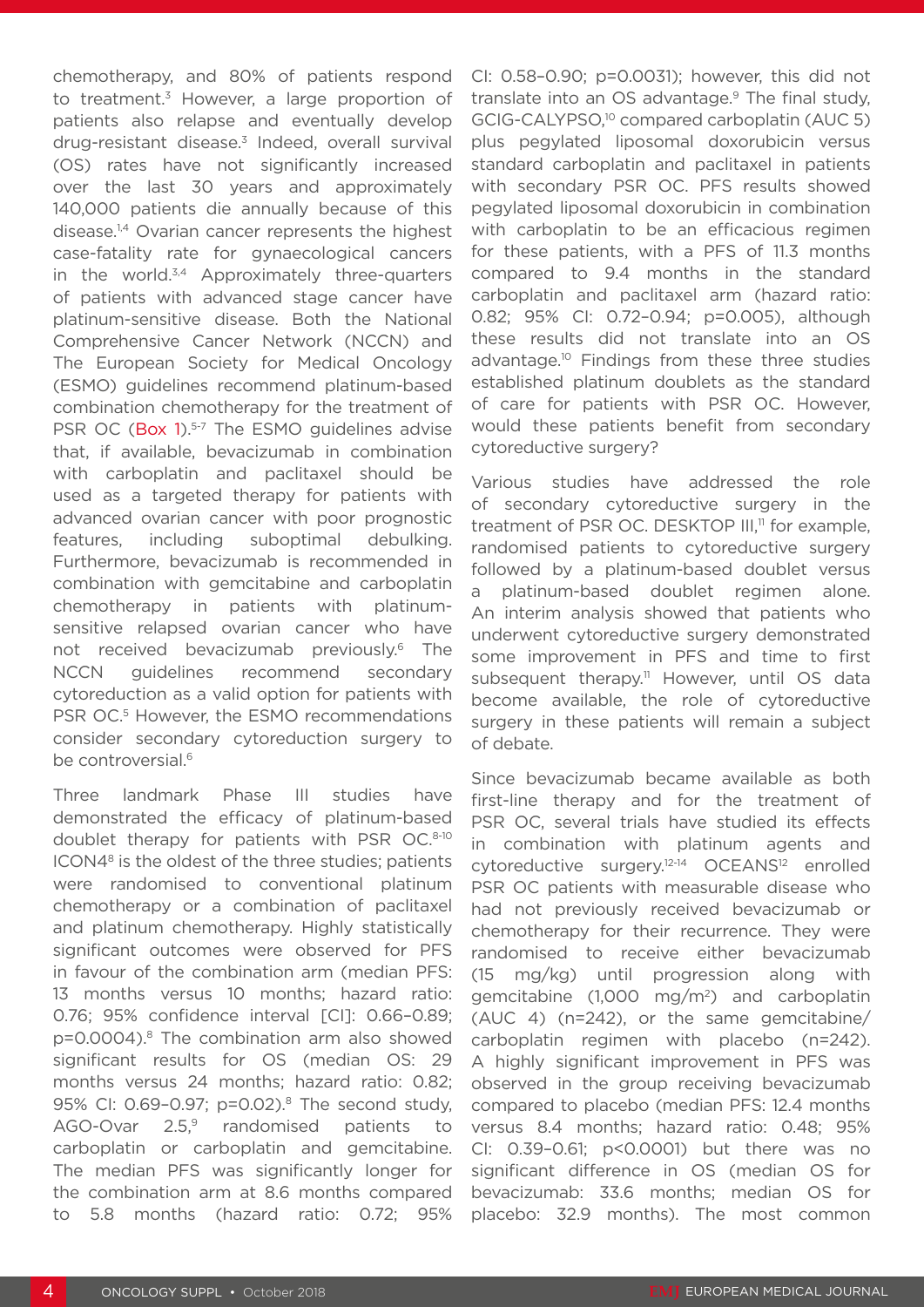grade ≥3 adverse event (AE) associated with bevacizumab was hypertension; this occurred in 18.2% of patients receiving gemcitabine/ carboplatin/bevacizumab compared to 0.9% of those in the placebo arm.<sup>13</sup>

A similar study, GOG-213,<sup>14</sup> explored the role of bevacizumab in women with recurrent ovarian, peritoneal primary, or fallopian tube cancer and a treatment-free interval ≥6 months. They all received a combination of carboplatin (AUC 5) and paclitaxel (175 mg/m<sup>2</sup>) and were randomised to receive (n=337) or not receive (n=337) bevacizumab (15 mg/kg) until progression or toxicity precluding further treatment. Results showed a significant improvement in PFS for those receiving paclitaxel/carboplatin/ bevacizumab compared to the group receiving paclitaxel/carboplatin only (median PFS: 13.8 months versus 10.4 months; hazard ratio: 0.63; 95% CI: 0.53–0.74; p<0.0001). Median overall survival in the paclitaxel/carboplatin/ bevacizumab group was 42.2 months and 37.3 months in the paclitaxel/carboplatin group (hazard ratio: 0.83; 95% CI: 0.68–1.01; p=0.056). A post-hoc sensitivity analysis utilising the actual platinum-free interval, calculated based on the electronic case report forms, resulted in a hazard ratio of 0.82 (95% CI: 0.68-1.00; p=0.0447).<sup>14</sup> As in the OCEANS study, grade 3 hypertension was common and affected 12% of the bevacizumab group, compared to 1% in the other study arm.14 Risk of grade 3–4 proteinuria was elevated with bevacizumab (8% versus 0%) but there were no thrombolytic events in either arm. This study also looked at the role of cytoreductive surgery, but those results have yet to be analysed.<sup>14</sup>

#### Box 1: The NCCN and ESMO guidelines for the treatment and management of PSR OC.<sup>5-7</sup>

#### NCCN Guidelines\*†

- **>** Platinum-based combination chemotherapy for a total of six cycles (category 1).‡
- **>** Preferred combinations for platinum sensitive recurrent disease include carboplatin/paclitaxel (category 1), carboplatin/liposomal doxorubicin (category 1), carboplatin/weekly paclitaxel, carboplatin/ albumin-bound paclitaxel (for taxane hypersensitivity), carboplatin/docetaxel, carboplatin/gemcitabine, cisplatin/gemicitabine, or carboplatin/gemcitabine/bevacizumab.
- **>** Secondary cytoreduction can be considered.§

PARP inhibitors

- **>** Rucaparib is recommended as a recurrence therapy for patients with germline or somatic *BRCA* mutations who have previously been treated with ≥2 lines of chemotherapy.
- **>** Olaparib is recommended as a recurrence therapy for patients with advanced ovarian cancer who have received ≥3 lines of chemotherapy and who have a germline *BRCA* mutation.
- **>** Niraparib is recommended as maintenance therapy for patients who have been treated with ≥2 lines of chemotherapy and who have demonstrated CR or PR to the most recent line of recurrent therapy.

#### ESMO guidelines

- **>** Platinum combination.
- > If available, bevacizumab in combination with carboplatin and gemcitabine or carboplatin and paclitaxel with maintenance (for patients who have not had bevacizumab previously).
- **>** Second cytoreduction remains controversial.
- **>** Olaparib should be offered for patients with germline or somatic *BRCA* mutation after response to platinum.

CR: complete response; ESMO: European Society for Medical Oncology; NCCN: National Comprehensive Cancer Network; PARP: poly(ADP-ribose) polymerase; PR: partial response; PSR OC: platinum-sensitive recurrent ovarian cancer.

\*The NCCN guidelines referred to here are the most recent version, which has been updated since this symposium took place. The guidelines have been updated as a result of recent evidence and legislation; for instance, rucaparib has recently been approved in the USA for maintenance treatment of recurrent ovarian cancer; 'All recommendations are category 2A unless otherwise indicated; 'For patients who cannot tolerate combination therapy, the preferred single agent is carboplatin or cisplatin; §Secondary cytoreduction can be considered in patients with recurrent ovarian cancer without ascites who have recurred more than 6–12 months since initial chemotherapy was completed and in whom the disease is amenable to complete resection (i.e, has an isolated focus or limited foci).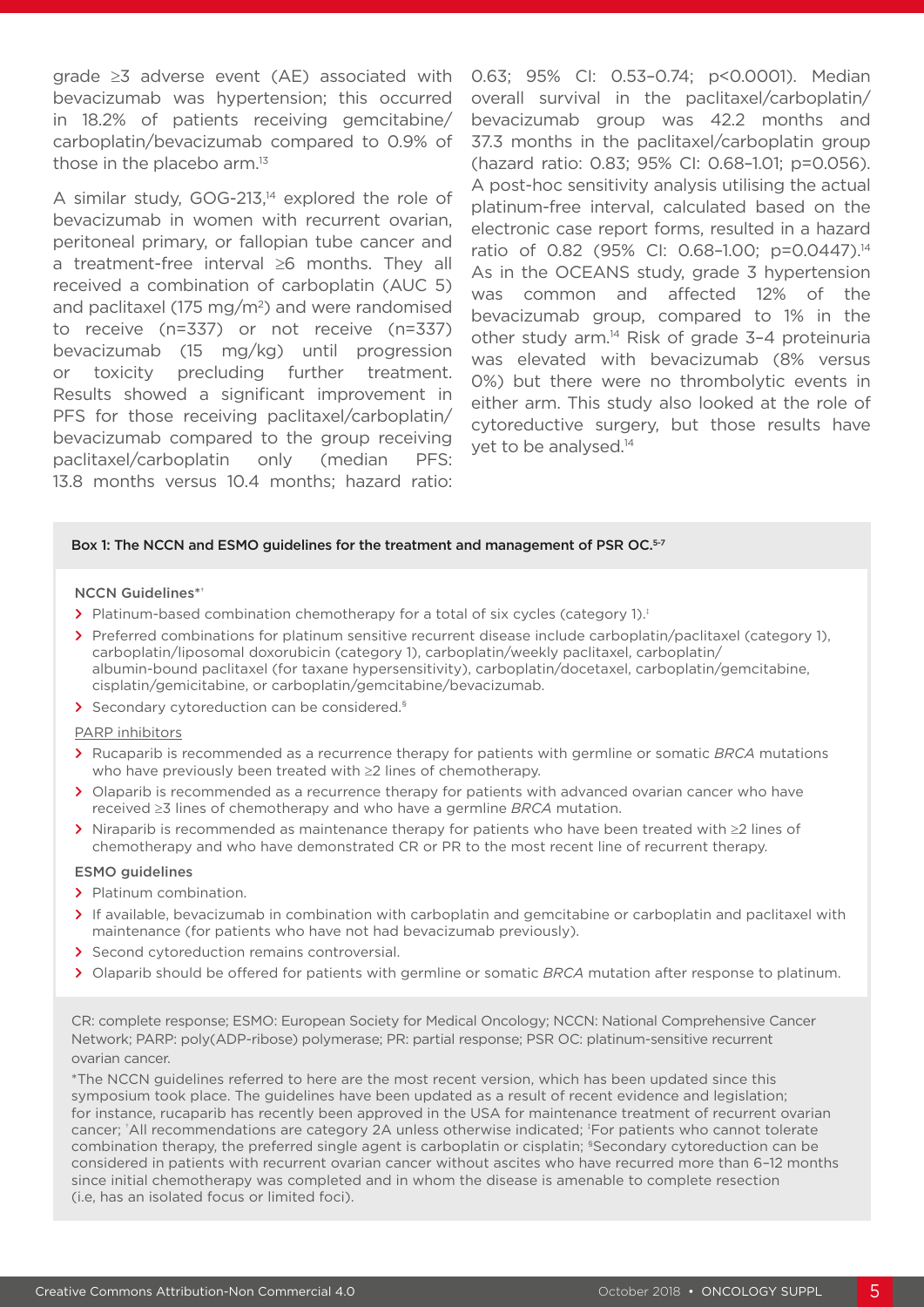A second anti-angiogenic molecule, cediranib, has also been tested in PSR OC. Cediranib inhibits the VEGF receptor among other targets and, in ICON6,<sup>15</sup> was used in combination with platinum-based chemotherapy as maintenance treatment. Patients received up to six cycles of platinum-based chemotherapy and then entered a maintenance phase. They were randomised to receive chemotherapy/placebo treatment and then placebo-only maintenance (n=115; Arm A), chemotherapy/cediranib (20 mg once daily) and placebo maintenance (n=171; Arm B), or chemotherapy/cediranib (20 mg once daily) and cediranib at the same dose as maintenance (n=158; Arm C). The trial's primary efficacy endpoint was PFS between Arm A and Arm C. The trial was ended early but results showed a significant improvement in PFS for patients taking cediranib in both treatment and maintenance phases compared to those who received placebo in both (median PFS: 11.0 months versus 8.7 months; hazard ratio: 0.56; 95% CI: 0.44-0.72; p<0.0001).<sup>15</sup> A similar trend was observed in OS; however, these data are not yet mature, with 52% of patients having died by data cut-off, and are not statistically significant (median OS Arm A: 21.0 months; median OS Arm C: 26.3 months; hazard ratio: 0.77; 95% CI: 0.55–1.07; p=0.11).15

In conclusion, Dr Birrer explained that platinum doublets are the standard of care for the treatment of PSR OC. The role of cytoreductive surgery remains controversial and further studies are needed to determine whether it is beneficial for these patients. Anti-angiogenic therapy is also effective for maintaining PFS in PSR OC, but there are other combination therapies to be explored.

# Role of PARP Inhibitors in Advanced Ovarian Cancer: Where Are We Now?

### Professor Jonathan Ledermann

PARP inhibitors are a novel targeted therapy and work by inducing cell death when homologous repair is deficient, which typically occurs in cancer cells harbouring deleterious *BRCA1*/*2* mutations.16 When PARP enzymatic activity is inhibited, single-strand breaks are

converted to double-strand breaks during the replication process, and these cannot be repaired by homologous recombination (HR) due to mutations in *BRCA1*/*2*. 16 The resulting genomic instability leads to cell death. In serous ovarian cancer, several mechanisms might lead to deficiencies in HR. The most common are *BRCA* mutations, which occur in approximately 20% of patients. Most are germline but 6–8% of tumours have somatic *BRCA* mutations. A number of other mutations and methylations, such as *BRCA1* promoter hypermethylation, prevent the HR repair process, $17$  meaning that, overall, 40–50% high-grade serous OC may be deficient in HR repair.

Prof Ledermann explained that single-agent studies with olaparib, niraparib, and rucaparib have consistently demonstrated positive results in patients with recurrent *BRCA*-mutated high-grade ovarian cancers.<sup>18</sup> However, olaparib efficacy was also shown in patients without a BRCA mutation.<sup>19</sup> which led to the examination of PARP inhibitors as maintenance therapy in high-grade serous cancer in both patients with and without *BRCA* mutations. Several studies have compared PARP inhibitors with placebo as maintenance therapy in patients with platinum-sensitive, relapsed, high-grade ovarian cancer following ≥2 prior lines of platinum-based chemotherapy. In Study 19, for example, Ledermann et al.<sup>20</sup> included patients irrespective of *BRCA* mutation status and randomised them either to 400 mg twice daily (BID) olaparib (n=136) or placebo (n=129). A highly statistically significant response in the primary endpoint of PFS was observed in all patients (median PFS olaparib: 8.4 months; median PFS placebo: 4.8 months; hazard ratio: 0.35; 95% CI: 0.25–0.49; p<0.001). A pre-planned analysis according to *BRCA* status confirmed the expected but striking PFS improvement in *BRCA*-mutated cancers (median PFS in olaparib group: 11.2 months; median PFS in placebo group: 4.3 months; hazard ratio: 0.18; 95% CI: 0.10–0.31; p<0.0001).21 Olaparib-treated patients with wild-type *BRCA* also showed an improvement in PFS (median PFS in olaparib group: 7.4 months; median PFS in placebo group: 5.5 months; hazard ratio: 0.54; 95% CI: 0.34–0.85; p=0.0075), building on efficacy data from other studies<sup>19,22</sup> and, indeed, these results were instrumental in the approval of olaparib in the USA.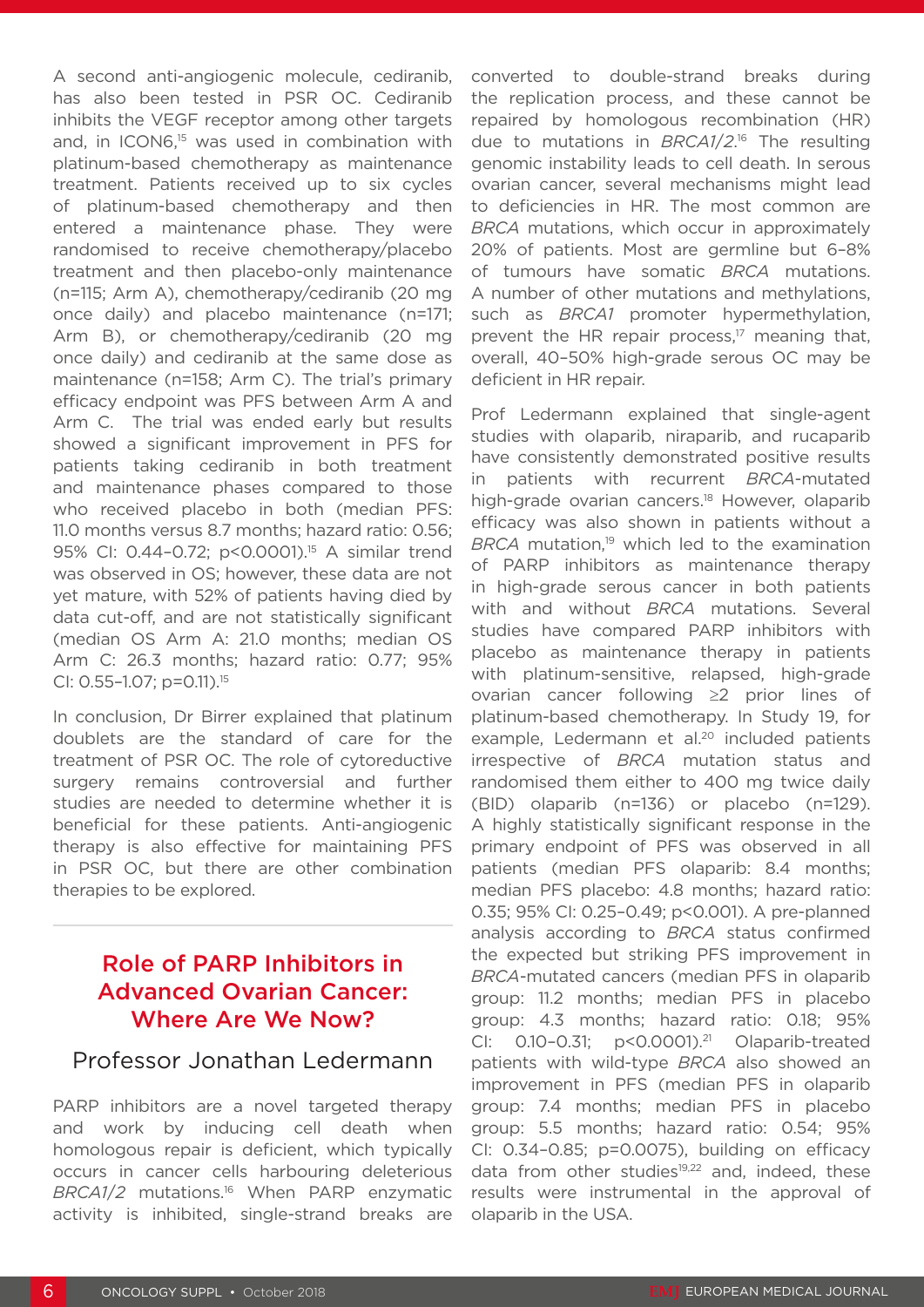A second olaparib maintenance study, SOLO2,<sup>23</sup> further examined the effect of olaparib tablets (300 mg BID) versus placebo in patients with PSR OC and germline *BRCA1*/*2* mutations. The study met its primary endpoint demonstrating an increase in investigator-assessed PFS with olaparib (median PFS in olaparib group: 19.1 months; median PFS in placebo group: 5.5 months; hazard ratio: 0.30; 95% CI: 0.22–0.41; p<0.0001). This benefit was supported by a significant delay in the median time to first subsequent therapy of 27.9 months for patients taking olaparib versus 7.1 months for those taking placebo.<sup>23</sup> This difference of 20.8 months (hazard ratio: 0.28; 95% CI: 0.21–0.38; p<0.0001) is important to patients because it represents the time they are spared chemotherapy.

The NOVA study<sup>24</sup> examined niraparib as maintenance therapy in PSR OC. Patients were divided into two cohorts: those with germline *BRCA* mutations and those without. They were randomised within cohorts either to receive 300 mg daily niraparib or placebo. Significant improvements in PFS were seen with niraparib in both groups regardless of the presence or absence of germline *BRCA* mutations.24 The median PFS in the cohort with germline *BRCA* mutations was 21.0 months for those receiving niraparib and 5.5 months for those receiving placebo (hazard ratio: 0.27; 95% CI: 0.17–0.41; p<0.001), and the median PFS in the non-germline *BRCA* mutation cohort was 9.3 months for those receiving niraparib and 3.9 months for those receiving placebo (hazard ratio: 0.45; 95% CI: 0.34–0.61; p<0.001). Furthermore, an exploratory analysis performed using the Myriad myChoice® (Myriad Genetics, Inc., Salt Lake City, Utah, USA) assay on HRD-positive patients showed significant results with niraparib both in patients with somatic *BRCA* mutations and in those with *BRCA* wild-type.<sup>25</sup> More surprisingly, efficacy was also shown in HRD-negative patients, highlighting the fact that HRD tests do not accurately predict which patients will respond to niraparib.



Figure 1: Investigator-assessed PFS in *BRCA*-mutated patients, HRD (*BRCA*-mutated and LOH-high) patients and the ITT population in ARIEL3 with rucaparib.<sup>26,27</sup>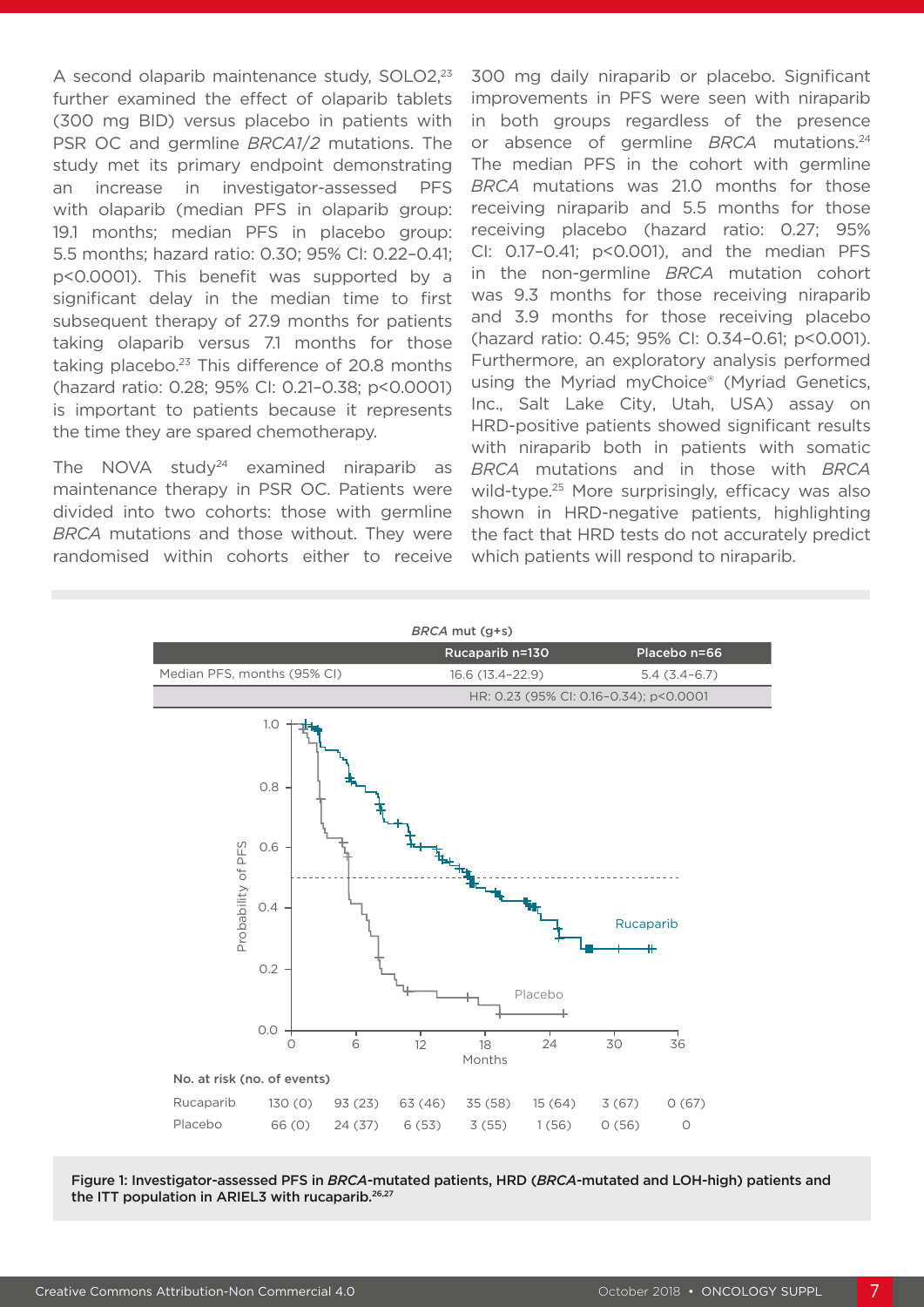

#### HRD (*BRCA* mut + *BRCA* wt/LOH high)

#### Figure 1 continued.

CI: confidence interval; HR: hazard ratio; HRD: homologous recombination deficiency; g+s: germline plus somatic; ITT: intention-to-treat; LOH: loss of heterozygosity; mut: mutation; PFS: progression-free survival; wt: wild-type.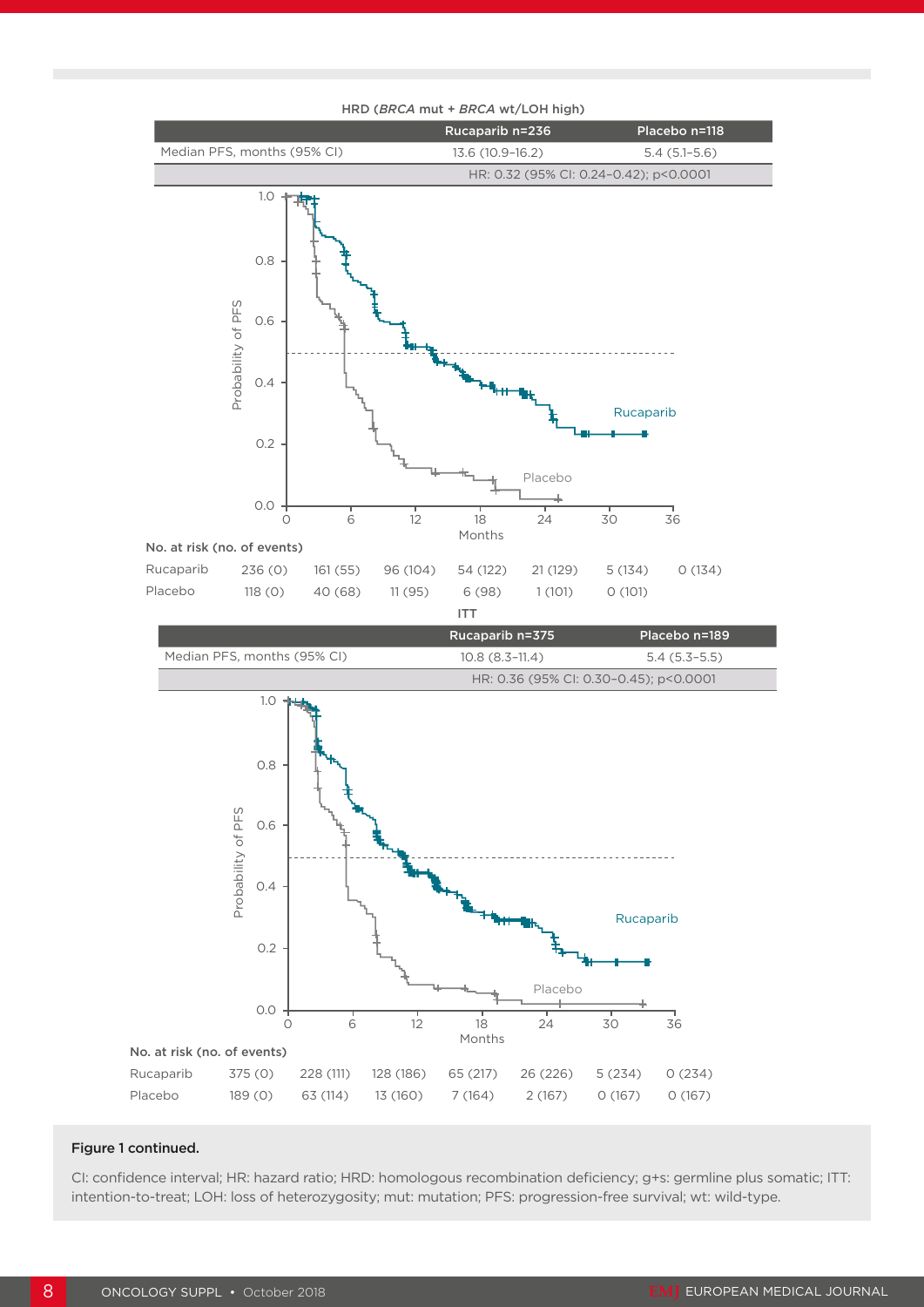Finally, the Phase III trial of rucaparib, ARIEL3,<sup>26</sup> enrolled women with platinum-sensitive, high-grade serous or endometrioid ovarian, primary peritoneal, or fallopian tube cancer. The women had normal CA-125 levels at entry to the trial and were randomised to 600 mg BID rucaparib (n=375) or placebo BID (n=189). Patients were stratified according to HRD as determined by gene mutation status of the tumour tissue. There were three stratification factors: a) mutation in *BRCA1* or *BRCA2*, b) mutation in a non-*BRCA* gene that was associated with HR, and c) none of the previous mutations. Patients had *BRCA* wild-type and low or indeterminate LOH. They were also stratified according to their response to platinum and their PFS interval after the penultimate platinum. The primary endpoint was investigator-assessed PFS and the trial used a nested cohort analysis. The *BRCA* mutant cohort (n=196) was examined first. Median PFS in the patients treated with rucaparib in this cohort was 16.6 months compared with 5.4 months in patients treated with placebo (hazard ratio: 0.23; 95% CI: 0.16–0.34; p<0.0001). Analysis of the cohort with a mutation in a gene associated with HR (n=354) showed a median PFS of 13.6 months in the rucaparib group compared with 5.4 months in the placebo group (hazard ratio: 0.32; 95% CI: 0.24–0.42; p<0.0001). In the overall intention-to-treat population (n=564), median PFS was 10.8 months in the rucaparib group and 5.4 months in the placebo group (hazard ratio: 0.36; 95% CI: 0.30–0.45; p<0.0001).26 The analysis showed that rucaparib is active across all patients with high-grade serous OC responding to platinum (Figure 1).26

Prof Ledermann described the importance of considering the safety and tolerability of maintenance therapy in PSR OC, as this can have a considerable impact on patients receiving long-term treatment. Low incidences of serious AE were observed in SOLO2,<sup>23</sup> NOVA,<sup>24</sup> and ARIEL3.26 AE of grade 3–4 in patients receiving olaparib in SOLO2 were nausea (3%; placebo: 0%), fatigue or asthenia (4%; placebo: 2%), vomiting (3%; placebo: 1%), and abdominal pain (3%; placebo: 3%). The most commonly reported haematological AE of grade ≥3 were anaemia (19%; placebo: 2%), neutropenia (5%; placebo: 4%), leucopenia (2%; placebo: 0%), and thrombocytopenia (1%; placebo: 1%).<sup>23</sup> Forty-five percent of patients receiving olaparib required dose interruptions (placebo: 18%), with 25% of patients needing dose reductions (placebo: 3%) and only 11% discontinuations due to unacceptable side effects (placebo: 2%).<sup>23</sup> The NOVA study<sup>24</sup> of niraparib highlighted similar AE to SOLO2, nausea, fatigue, constipation and vomiting, but in addition, hypertension of any grade was observed in 19.3% of patients taking niraparib (placebo: 4.5%). The haematological profile in NOVA differed from that in SOLO2, with thrombocytopenia grade 3–4 seen in 33.5% (placebo: 0.6%) and neutropenia grade 3–4 in 19.6% of patients on niraparib (placebo: 1.7%). Dose interruption was reported in 68.9% of patients on niraparib (5% on placebo), dose reduction in 66.5%, (placebo: 14.5%), and 14.7% discontinued treatment (placebo: 2.2%). The ARIEL3 data for rucaparib showed common side effects included nausea and asthenia, but these were typically low-grade with low rates of grade  $\geq$ 3 AE reported (3.8% and 6.7%, respectively). A grade ≥3 increase in liver enzymes was seen in 10.5% of patients (placebo: 0%), but this tended to be a transient effect. The most common haematological AE of grade ≥3 reported in patients treated with rucaparib were anaemia (18.8%; placebo: 0.5%) and neutropenia (6.7%; placebo: 1.1%).26 Dose interruption was reported in 63.7% of patients on rucaparib (placebo: 10.1%), dose reduction was needed in 54.7% (placebo: 4.2%), and discontinuation in 13.4% (placebo: 1.6%).26

Study 19 reported in 2011<sup>20</sup> and the long-term outcome data suggest an overall survival benefit for all patients taking maintenance olaparib versus placebo; however, these results did not reach statistical significance (median OS: 29.8 versus 27.8 months; hazard ratio: 0.73; 95% CI: 0.55–0.96; nominal p=0.025, which did not meet the p<0.0095 required for significance).<sup>28</sup> A cohort of approximately 11% of the patients, with and without *BRCA* mutations, have taken the drug for more than 6 years without evidence of OC recurrence.

Prof Ledermann summarised that PARP inhibitors are suitable for use as both single agents and as maintenance therapy post platinum-based chemotherapy for recurrent high-grade disease. The largest increase in PFS is seen in patients with *BRCA*-mutated tumours, but there is significant benefit over placebo in patients with platinum-sensitive tumours with and without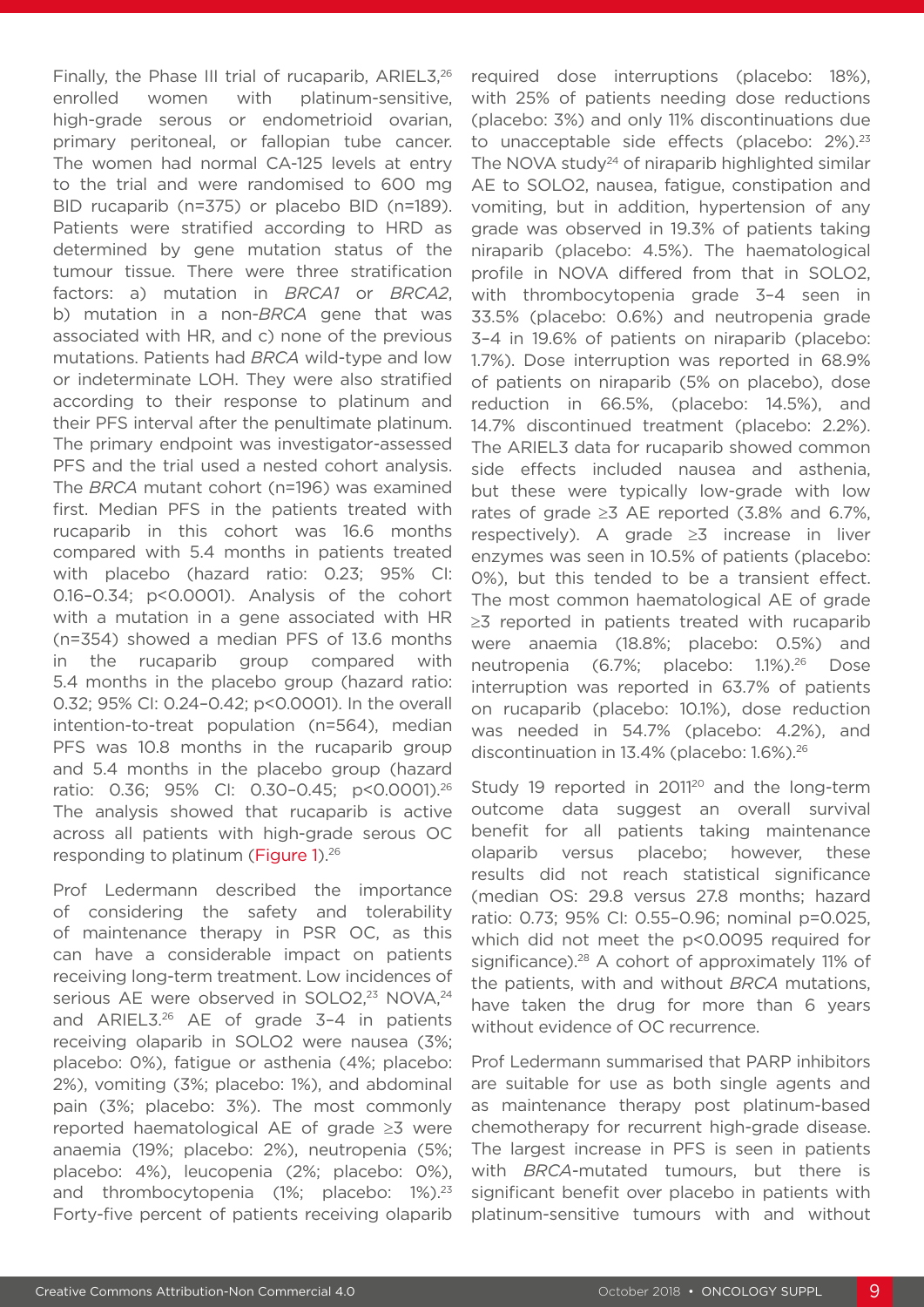*BRCA1* or *BRCA2* germline mutations. Toxicity is generally low grade and a low proportion of patients discontinue treatment with PARP inhibitors. Patients and physicians have an increasing number of choices for therapy.

# BRCA and Homologous Recombination Deficiency: To Test or Not to Test, Is That the Question?

### Professor Iain McNeish

There are two broad assumptions about the role of PARP inhibition in DNA repair. The first, generally accepted to be true, is that the sensitivity of a tumour to PARP inhibition is a function of defective HR.<sup>29</sup> The second, probably not true, is that PARP inhibitors function by blocking the base excision repair pathway.<sup>30</sup>

So, how is genotypic or phenotypic HRD measured? Prof McNeish described how functional assays of pure DNA damage repair are not suitable for use in clinical trials because they require the ability to keep tumour cells alive in culture. Phenotypic and genomic assays are therefore more useful. Platinum sensitivity is an established phenotypic assay that directly correlates with defective hazard ratio: platinum-sensitive patients are overwhelmingly HR deficient.<sup>31</sup> Ledermann et al.<sup>20</sup> demonstrated in Study 19 that platinum sensitivity was a suitable surrogate for predicting which patients may benefit from a PARP inhibitor. However, as previously mentioned, patients without *BRCA* mutations can respond to PARP inhibitors, 24,26,32 and relying solely on platinum sensitivity may exclude women who would have benefited from treatment. Genomic assays, such as the Foundation Medicine (Cambridge, Massachusetts, USA) T5 next-generation sequencing assay and the Myriad myChoice® HRD test, can therefore be used to help determine which women may benefit from PARP inhibitor therapy.

Somatic and germline *BRCA1*/*2* mutations occur in approximately 20% of newly diagnosed high-grade serous  $OC<sub>17</sub>$  and it is estimated that 50-51% will be HR defective.<sup>31,33,34</sup> The challenge is to identify the 30% of women without *BRCA* mutations who would benefit

from PARP inhibitors. However, non-*BRCA* HR gene mutations are rare, so many genes must be tested in order to determine any abnormalities.<sup>32</sup> Importantly, not all gene mutations in the HR pathway result in the same phenotype, and a wide spectrum of sensitivity towards rucaparib, using small-interfering RNA knockouts, was observed previously, even in genes known to be involved in double-strand DNA repair.<sup>32</sup>

Prof McNeish explained that the genomic damage of *BRCA1*/*2*-mutated tumours is primarily represented by LOH, and this can be measured by comprehensive genomic profiling based on next-generation sequencing.<sup>35</sup> Tumours can be divided into three subtypes: *BRCA*-mutated, *BRCA* wild-type/LOH-high, and *BRCA* wild-type/LOH-low.<sup>35</sup> PARP inhibitors are likely to be effective in the *BRCA*-mutated cancers; one hypothesis investigated in the multicentre, open-label, Phase II ARIEL2 trial was that patients with *BRCA* wild-type/LOH-high tumours would also benefit while those with *BRCA* wild-type/LOH-low tumours would not.

Data from The Cancer Genome Atlas and Australian Ovarian Cancer Study were used to determine a LOH cut-off score of 14% (i.e., ≥14% was considered LOH-high and <14% was considered LOH-low) (Figure 2).<sup>38</sup> This score was prospectively applied to ARIEL2 and the results showed a significantly longer PFS for single-agent rucaparib in LOH-high versus LOH-low patients (median PFS: 5.7 months versus 5.2 months; hazard ratio: 0.62; 95% CI:  $0.42 - 0.90$ ; p=0.011).<sup>38</sup>

A further analysis of the subset of 117 patients in ARIEL2 who had biopsies at diagnosis and at relapse was conducted. LOH analyses were completed on both biopsy samples, and there was good correlation in that 100 out of 117 tumours were in the same LOH category at both diagnosis and relapse (r=0.86; p<0.0001).<sup>38</sup>

The remaining 17 tumours (14.5%) had LOH-low at the time of diagnosis but were LOH-high at relapse; no tumour went from LOH-high to low. This demonstrated that LOH scores may evolve as the tumour is exposed to more treatment.<sup>38</sup> Interestingly, the *RAD51C* gene was the most common non-*BRCA* mutation identified in ARIEL2, resulting in a similar phenotype to *BRCA1/2* and response to rucaparib.<sup>38</sup>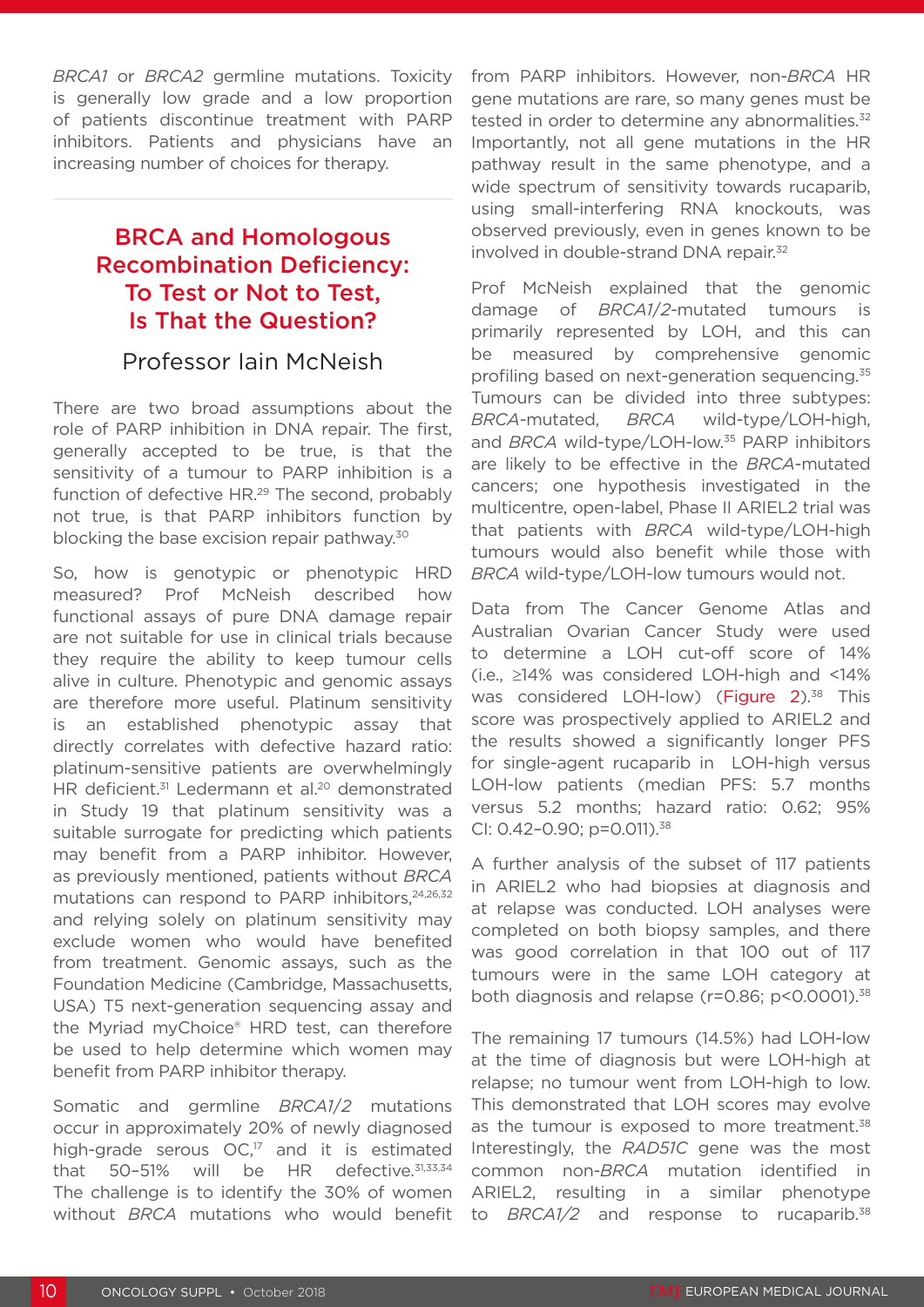



\*A cut-off value of 14% was used for ARIEL2 Part 1. A retrospective analysis of the ARIEL2 Part 1 data determined a cut-off of 16% was more optimal; therefore, this cut-off was applied to ARIEL3.36,37 mut: mutant; wt: wild-type; LOH: loss of heterozygosity.

Similarly, in ARIEL3, *BRCA* wild-type rucaparibtreated patients in the LOH-high subgroup had a longer PFS than patients in the LOH-low subgroup.<sup>26</sup> However, some women in the low LOH group also benefited from rucaparib compared with placebo (median PFS: 6.7 months versus 5.4 months; hazard ratio: 0.58; 95% CI: 0.4–0.85; p=0.049), suggesting that the current test does not delineate potential responders to rucaparib sufficiently well. As previously mentioned, similar results were observed in the NOVA study, which found that the benefit of niraparib versus placebo in *BRCA* wild-type HRD-positive tumours (median PFS: 9.3 months versus 3.7 months; hazard ratio: 0.38; 95% CI: 0.23–0.63; p<0.0001) was greater than in patients with HRD-negative tumours (median PFS: 6.9 months versus 3.8 months; hazard ratio: 0.58; 95% CI: 0.36–0.92; p<0.02) but that patients in both groups benefitted from the treatment.

Prof McNeish continued by explaining that the Myriad myChoice HRD test is more complicated and consists of three elements: LOH, telomeric allelic imbalance, and large-scale state transitions.<sup>39</sup> Using an HRD cut-off score of 42, which was also the lower limit of the 95%

CI for the LOH score for the *BRCA*-mutated tumours, the test could differentiate between HR-competent and HRD tumours.<sup>39</sup>

Prof McNeish noted that while the women included in the NOVA and ARIEL3 studies did very well, there are other women who did not meet the inclusion criteria for these studies who may still benefit from PARP inhibitors as single-agent therapy. Prof McNeish explained that all women with high-grade ovarian cancer should be tested for germline and somatic *BRCA1*/*2* mutations, as well as *RAD51C*, in order to appropriately identify patients who may benefit the most from single-agent PARP inhibitor maintenance therapy. These studies<sup>24,26</sup> have shown that platinum sensitivity matters and LOH analyses may be more sensitive than panel sequencing or methylation analyses for determining which patients benefit most from PARP inhibitors.<sup>38</sup> Prof McNeish added that archival tissues can be adequate but fresh biopsies at relapse are preferable.<sup>38</sup> Finally, Prof McNeish noted that not all women with platinum-sensitive ovarian cancer want or require maintenance therapy, in which case there is still a role for single-agent PARP inhibitors in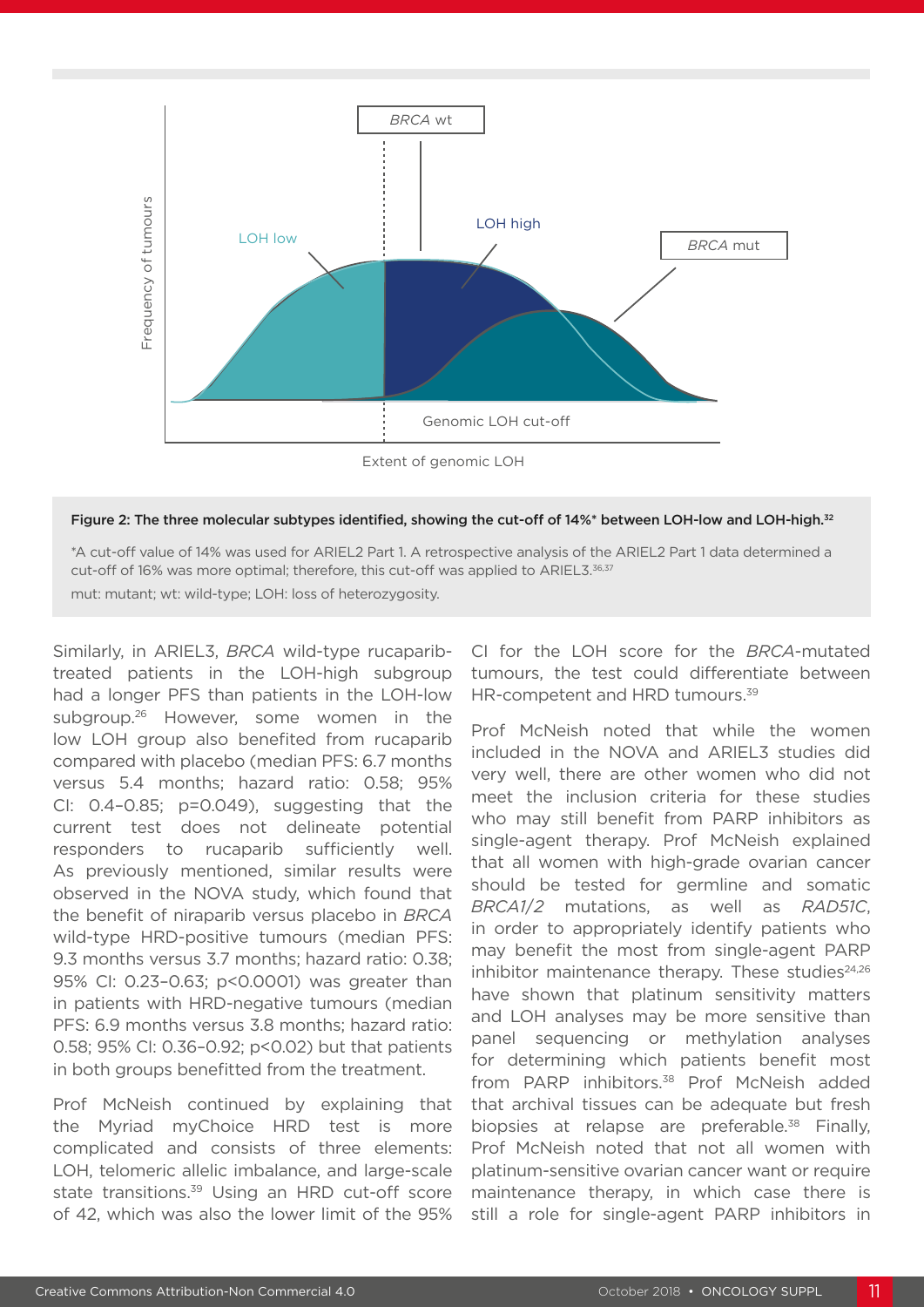the treatment setting; assessing HRD may be invaluable for these patients.

# *BRCA* and Beyond! Future Directions for Enhancing PARP Inhibitor Therapy

### Doctor Domenica Lorusso

The clinical utility of PARP inhibitors in *BRCA*mutated patients is well established, and their clinical role in non-*BRCA*-mutated patients is also evident.<sup>24,40</sup> However, further development of PARP inhibitor research is required in order to focus on overcoming resistance to PARP inhibitors, possible re-treatment with PARP inhibitors, and the use of PARP inhibitors as a front-line or combination therapy.

Dr Lorusso explained that mechanisms of resistance and their potential impact on retreatment or second-line treatment with PARP inhibitors are important clinical questions. Preclinical observations have demonstrated innate resistance mechanisms, including decreased intracellular availability of PARP inhibitors, increased HR, or epithelial to mesenchymal transition.41-45 Acquired resistance has also been observed in clinical settings, mainly related to the appearance of secondary somatic mutations that can restore BRCA1/2 activity, a possible mechanism of platinum resistance.46-48 This mechanism is suggested to be responsible for 20% of acquired resistance while up to 10% is thought to be related to TP53BPI activity, a protein with opposing activity to BRCA1 in preventing DNA resection and promoting non-homologous end-joining. However, approximately 75% of resistance is due to unknown mechanisms and further investigation is required.<sup>49,50</sup> The OReO trial<sup>51</sup> is an ongoing Phase III trial of olaparib retreatment following prior PARP inhibitor treatment and complete response or partial response to platinum-based chemotherapy in patients with epithelial ovarian cancer. This trial will help provide insight into the discussed resistance mechanisms.

Dr Lorusso described how the clinical utility of PARP inhibitors as front-line therapy is currently being explored. Patients undergoing treatment

for PSR OC will often have been exposed to multiple lines of chemotherapy. The use of PARP inhibitors, which have low toxicity, may allow these patients some respite from chemotherapy and help to increase time to subsequent treatment, thereby allowing adequate recovery from the AE of chemotherapy.18 The SOLO-1 trial52 (Phase III) is investigating olaparib as maintenance treatment in patients with germline *BRCA1*/*2* mutated ovarian cancer, following first-line platinum-based chemotherapy. The PRIMA trial<sup>53</sup> (Phase III) is evaluating niraparib as firstline maintenance therapy following platinumbased chemotherapy in patients with high-risk, high-grade ovarian cancer, regardless of HRD mutation. The GOG3005 Phase III trial<sup>54</sup> is investigating the PARP inhibitor veliparib in combination with paclitaxel and carboplatin as a first-line treatment and maintenance therapy for advanced ovarian cancer regardless of mutation status.

Another question of clinical importance is the use of PARP inhibitors as combination therapy. PARP inhibitors demonstrate anti-angiogenic activity,<sup>55</sup> and preclinical data suggest HR can be suppressed by hypoxia through the downregulation of HR repair proteins such as BRCA1 and RAD51.<sup>56,57</sup> In addition, studies have shown sensitivity to PARP inhibitors is enhanced in hypoxic states.<sup>58-61</sup> Collectively, such evidence supports the development of PARP inhibitors in combination with anti-angiogenic therapies. Phase I<sup>60</sup> and Phase II<sup>61</sup> clinical studies have demonstrated improved PFS in patients with platinum-sensitive recurrent disease when treated with combination olaparib and cediranib compared to olaparib alone (median PFS: 17.7 months versus 9.0 months; hazard ratio: 0.42; p=0.005). There are several ongoing Phase III trials investigating PARP inhibitorbased combination therapy. The ICON9 study<sup>62</sup> is looking at olaparib with cediranib as maintenance therapy in patients with relapsed PSR OC, following response to platinum-based chemotherapy. The PAOLA-1 trial $63$  is evaluating combination olaparib/bevacizumab as a first-line maintenance therapy in patients with advanced ovarian cancer. The MITO-25 Phase II trial<sup>64</sup> is comparing combination rucaparib/bevacizumab with rucaparib alone or bevacizumab alone as first-line maintenance therapy in patients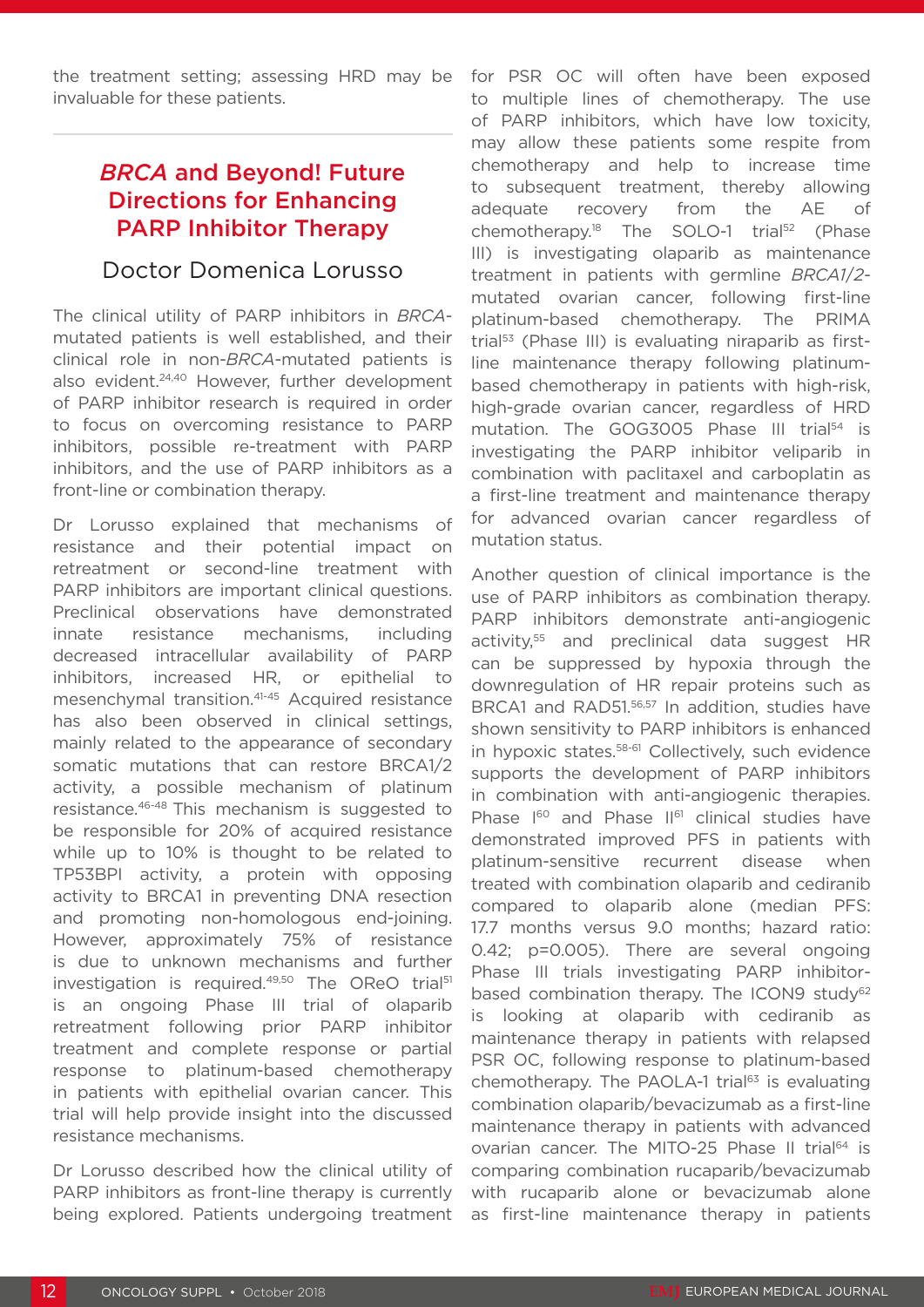with advanced ovarian cancer. The Phase I/II ANANOVA trial<sup>65</sup> aims to evaluate combination niraparib/bevacizumab in patients with platinum-sensitive ovarian cancer.

Other suggested combination therapies that have shown promise are PARP inhibitors with checkpoint inhibitors. Tumours with deleterious mutations in the DNA repair genes, including *BRCA1*/*2*, have a high mutational load and a higher number of protein-coding mutations, a consequence of their inability to repair DNA damage effectively.66 In addition, *BRCA1*/*2* mutated and HRD tumours have been correlated with higher programmed death-ligand 1 (PD-L1) expression and CD8 T cell infiltration that predict PD-L1 monoclonal antibody response.<sup>67</sup> A BrKras (*BRCA1* null) syngeneic model demonstrated increased tumour infiltration of CD8 T cells and increased survival in response to rucaparib with anti-PD-1 or anti-PD-L1 agents.<sup>68</sup> Currently, several ongoing Phase I–III trials are

evaluating PARP inhibitors with checkpoint inhibitors in the treatment of ovarian cancer and solid tumours. The TOPACIO open-label trial of niraparib with pembrolizumab in patients with ovarian cancer or triple-negative breast cancer is of particular note.69 Another study of particular relevance is a Phase I/II open-label trial evaluating three doses (400, 500, and 600 mg) of rucaparib in combination with atezolizumab in solid tumours and gynaecological malignancies.<sup>70</sup>

In summary, Dr Lorusso said PARP inhibitors are changing the natural history of this disease in a substantial number of patients. Further investigations are still required to determine the benefits of monotherapy versus combination therapy, to identify optimal treatment algorithms (first-line, recurrent maintenance or as single agent), and to assess the potential for retreatment with different PARP inhibitors. She said PARP inhibitors offer a good opportunity for patients and that the story is just beginning.

#### References

- World Ovarian Cancer Day. 5 Facts Everyone Should Know About Ovarian Cancer. Available at: http:// ovariancancerday.org/aboutovarian/5-facts-everyone-shouldknow-about-ovarian-cancer/. Last accessed: 8 February 2018.
- 2. Colombo N et al. Ovarian cancer. Crit Rev Oncol Hematol. 2006;60(2):159-79.
- 3. Kim A et al. Therapeutic strategies in epithelial ovarian cancer. J Exp Clin Cancer Res. 2012;31:14.
- 4. Rufford B et al. Ovarian cancer screening. Cancer Imaging. 2001;2(1):14-6.
- 5. National Comprehensive Cancer Network (NCCN) Guidelines. Ovarian Cancer (including Fallopian Tube Cancer and Primary Peritoneal Cancer). Version 2. 2018. Available at: https://www.nccn.org/store/login/ login.aspx?ReturnURL=https://www. nccn.org/professionals/physician\_gls/ pdf/ovarian.pdf. Last accessed: 1 June 2018.
- 6. Ledermann JA et al. Newly diagnosed and relapsed epithelial ovarian carcinoma: ESMO clinical practice guidelines for diagnosis, treatment and follow-up. Ann Oncol. 2013;24 (Suppl 6):vi24-32.
- 7. Ledermann JA et al. eUpdate – Ovarian Cancer Treatment Recommendations. 2016. Available at: http:// www.esmo.org/Guidelines/

Gynaecological-Cancers/Newly-Diagnosed-and-Relapsed-Epithelial-Ovarian-Carcinoma/eUpdate-Treatment-Recommendations. Last accessed: 2 July 2018.

- 8. Parmar MK et al. Paclitaxel plus platinum-based chemotherapy versus conventional platinumbased chemotherapy in women with relapsed ovarian cancer: The ICON4/AGO-OVAR-2.2 trial. Lancet. 2003;361(9375):2099-106.
- 9. Pfisterer J et al. Gemcitabine plus carboplatin compared with carboplatin in patients with platinumsensitive recurrent ovarian cancer: An intergroup trial of the AGO-OVAR, the NCIC CTG, and the EORTC GCG. J Clin Oncol. 2006;24(29):4699-707.
- 10. Pujade-Lauraine E et al. Pegylated liposomal doxorubicin and carboplatin compared with paclitaxel and carboplatin for patients with platinum-sensitive ovarian cancer in late relapse. J Clin Oncol. 2010;28(20):3323-9.
- 11. Du Bois A et al. Randomized controlled Phase III study evaluating the impact of secondary cytoreductive surgery in recurrent ovarian cancer: AGO DESKTOP III/ ENGOT ov20. J Clin Oncol. 2017;35(15 suppl):5501.
- 12. Aghajanian C et al. OCEANS: A randomized, double-blind, placebo-controlled Phase III trial of chemotherapy with or without

bevacizumab in patients with platinum-sensitive recurrent epithelial ovarian, primary peritoneal, or fallopian tube cancer. J Clin Oncol. 2012;30(17):2039-45.

- 13. Aghajanian C et al. Final overall survival and safety analysis of OCEANS, a Phase 3 trial of chemotherapy with or without bevacizumab in patients with platinum-sensitive recurrent ovarian cancer. Gynecol Oncol. 2015;139(1):10-6.
- 14. Coleman RL et al. Bevacizumab and paclitaxel-carboplatin chemotherapy and secondary cytoreduction in recurrent, platinum-sensitive ovarian cancer (NRG Oncology/Gynecologic Oncology Group study GOG-0213): A multicentre, open-label, randomised, Phase 3 trial. Lancet Oncol. 2017;18(6):779-91.
- 15. Ledermann JA et al. Cediranib in patients with relapsed platinumsensitive ovarian cancer (ICON6): A randomised, double-blind, placebocontrolled Phase 3 trial. Lancet. 2016;387(10023):1066-74.
- 16. Dedes KJ et al. Synthetic lethality of PARP inhibition in cancers lacking BRCA1 and BRCA2 mutations. Cell Cycle. 2011;10(8):1192-9.
- 17. Konstantinopoulos PA et al. Homologous recombination deficiency: Exploiting the fundamental vulnerability of ovarian cancer. Cancer Discov.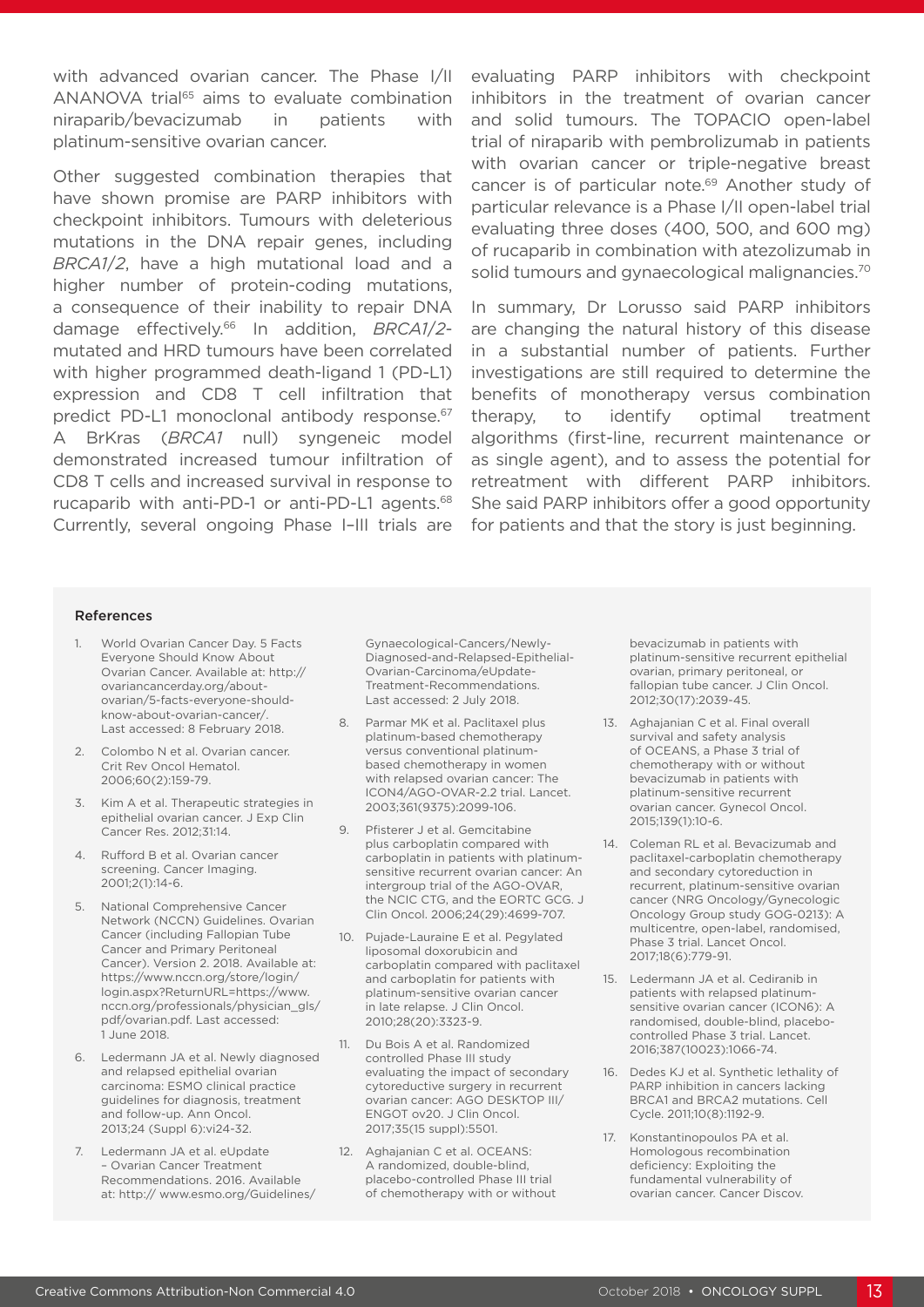2015;5(11):1137-54.

- 18. Konecny GE, Kristeleit RS. PARP inhibitors for BRCA1/2-mutated and sporadic ovarian cancer: Current practice and future directions. Br J Cancer. 2016;115(10):1157-73.
- 19. Gelmon KA et al. Olaparib in patients with recurrent high-grade serous or poorly differentiated ovarian carcinoma or triple-negative breast cancer: A Phase 2, multicentre, openlabel, non-randomised study. Lancet Oncol. 2011;12(9):852-61.
- 20. Ledermann J et al. Olaparib maintenance therapy in platinumsensitive relapsed ovarian cancer. N Engl J Med. 2012;366(15):1382-92.
- 21. Ledermann J et al. Olaparib maintenance therapy in patients with platinum-sensitive relapsed serous ovarian cancer: A preplanned retrospective analysis of outcomes by BRCA status in a randomised Phase 2 trial. Lancet Oncol. 2014;15(8):852-61.
- 22. Kaye et al. Phase II, open-label, randomized, multicenter study comparing the efficacy and safety of olaparib, a poly (adp-ribose) polymerase inhibitor, and pegylated liposomal doxorubicin in patients with BRCA1 or BRCA2 mutations and recurrent ovarian cancer. J Clin Oncol. 2012;30(4):372-9.
- 23. Pujade-Lauraine E et al. Olaparib tablets as maintenance therapy in patients with platinum-sensitive, relapsed ovarian cancer and a BRCA1/2 mutation (SOLO2/ENGOT-Ov21): A double-blind, randomised, placebo-controlled, Phase 3 trial. Lancet Oncol. 2017;18(9):1274-84.
- 24. Mirza MR et al.; ENGOT-OV16/NOVA Investigators. Niraparib maintenance therapy in platinum-sensitive, recurrent ovarian cancer. N Engl J Med. 2016;375(22):2154-64.
- 25. Mirza MR. A randomized, doubleblind Phase 3 trial of maintenance therapy with niraparib vs placebo in patients with platinum-sensitive recurrent ovarian cancer (ENGOT-OV16/NOVA trial). Abstract LBA3\_PR. ESMO Congress, 7-11 October, 2016.
- 26. Ledermann JA. ARIEL3: A Phase 3, randomised, double-blind study of rucaparib vs placebo following response to platinumbased chemotherapy for recurrent ovarian carcinoma (OC). Ann Oncol. 2017;28(Suppl 5):mdx440.034.
- 27. Coleman RL et al. Rucaparib maintenance treatment for recurrent ovarian carcinoma after response to platinum therapy (ARIEL3): A randomised, double-blind, placebocontrolled, Phase 3 trial. Lancet. 2017;390(10106):1949-61.
- 28. Ledermann JA et al. Overall survival in patients with platinum-sensitive recurrent serous ovarian cancer receiving olaparib maintenance monotherapy: An updated analysis

from a randomised, placebocontrolled, double-blind, phase 2 trial. Lancet Oncol. 2016;17(11):1579-89.

- 29. Frey MK et al. Homologous recombination deficiency (HRD) testing in ovarian cancer clinical practice: A review of the literature. Gynecol Oncol Res Pract. 2017;4:4.
- 30. Dantzer F et al. Involvement of poly(ADP-ribose) polymerase in base excision repair. Biochimie. 1999;81(1-2):69-75.
- 31. Mukhopadhyay A et al. Clinicopathological features of homologous recombinationdeficient epithelial ovarian cancers: Sensitivity to PARP inhibitors, platinum, and survival. Cancer Res. 2012;72(22):5675-82.
- 32. McNeish IA et al. Results of ARIEL2: A Phase 2 trial to prospectively identify ovarian cancer patients likely to respond to rucaparib using tumor genetic analysis. J Clin Oncol. 2015;33(15 suppl):5508.
- 33. The Cancer Genome Atlas Research Network. Integrated genomic analyses of ovarian carcinoma. Nature. 2011;474(7353):609-15.
- 34. Mukhopadhyay A et al. Development of a functional assay for homologous recombination status in primary cultures of epithelial ovarian tumor and correlation with sensitivity to poly(ADP-ribose) polymerase inhibitors. Clin Cancer Res. 2010;16(8):2344-51.
- 35. Kristeleit R et al. Final results of ARIEL2 (Part 1) A phase 2 trial to prospectively identify ovarian cancer (OC) responders to rucaparib using tumor genetic analysis. Abstract 2700. European Cancer Congress, 25-29 September, 2015.
- 36. Coleman RL et al. Refinement of prespecified cutoff for genomic loss of heterozygosity (LOH) in ARIEL2 part 1: A phase II study of rucaparib in patients (pts) with high grade ovarian carcinoma (HGOC). J Clin Oncol. 2016;34(Suppl 15):5540.
- 37. Ledermann et al. ARIEL3: Phase 3, randomised, double-blind study of rucaparib vs placebo following response to platinum-based chemotherapy for recurrent ovarian carcinoma (OC). Abstract ESGO7- 1518. International Meeting of ESGO, 4-7 November, 2017.
- 38. Swisher EM et al. Rucaparib in relapsed, platinum-sensitive highgrade ovarian carcinoma (ARIEL2 Part 1): An international, multicentre, open-label, Phase 2 trial. Lancet Oncol. 2017;18(1):75-87.
- 39. Telli ML et al. Homologous recombination deficiency (HRD) score predicts response to platinum-containing neoadjuvant chemotherapy in patients with triplenegative breast cancer. Clin Cancer Res. 2016;22(15):3764-73.
- 40. Evans T et al. PARP inhibitors in ovarian cancer: Evidence, experience and clinical potential. Ther Adv Med Oncol. 2017;9(4):253-67.
- 41. Fojo T, Bates S. Mechanisms of resistance to PARP inhibitors -- Three and counting. Cancer Discov. 2013;3(1):20-3.
- 42. Kim Y et al. Reverse the resistance to PARP inhibitors. Int J Biol Sci. 2017;13(2):198-208.
- 43. Yalon M et al. Overcoming resistance of cancer cells to PARP-1 inhibitors with three different drug combinations. PLoS One. 2016;11(5):e0155711.
- 44. Jaspers JE et al. Loss of 53BP1 causes PARP inhibitor resistance in Brca1 mutated mouse mammary tumors. Cancer Discov. 2013;3(1):68-81.
- 45. Xu G et al. REV7 counteracts DNA double-strand break resection and affects PARP inhibition. Nature. 2015;521(7553):541-4.
- 46. Norquist B et al. Secondary somatic mutations restoring BRCA1/2 predict chemotherapy resistance in hereditary ovarian carcinomas. J Clin Oncol. 2011;29(22):3008-15.
- 47. Lheureux S et al. Somatic BRCA1/2 recovery as a resistance mechanism after exceptional response to poly (ADP-ribose) polymerase inhibition. J Clin Oncol. 2017;35(11):1240-9.
- 48. Christie EL et al. Reversion of BRCA1/2 germline mutations detected in circulating tumor DNA from patients with high-grade serous ovarian cancer. J Clin Oncol. 2017;35(12):1274-80.
- 49. Edwards SL et al. Resistance to therapy caused by intragenic deletion in BRCA2. Nature. 2008;451(7182): 1111-5.
- 50. Lord CJ, Ashworth A. Mechanisms of resistance to therapies targeting BRCA-mutant cancers. Nat Med. 2013;19(11):1381-8.
- 51. AstraZeneca. A study to examine olaparib maintenance retreatment in patients with epithelial ovarian cancer (OReO). NCT03106987. https://clinicaltrials.gov/ct2/show/ NCT03106987.
- 52. AstraZeneca. Olaparib maintenance monotherapy in patients with BRCA mutated ovarian cancer following first line platinum based chemotherapy (SOLO-1). NCT01844986. https:// clinicaltrials.gov/ct2/show/ NCT01844986.
- 53. Tesaro, Inc. A study of niraparib maintenance treatment in patients with advanced ovarian cancer following response on front-line platinum-based chemotherapy. NCT02655016. https://clinicaltrials. gov/ct2/show/NCT02655016.
- 54. AbbVie. Veliparib with carboplatin and paclitaxel and as continuation